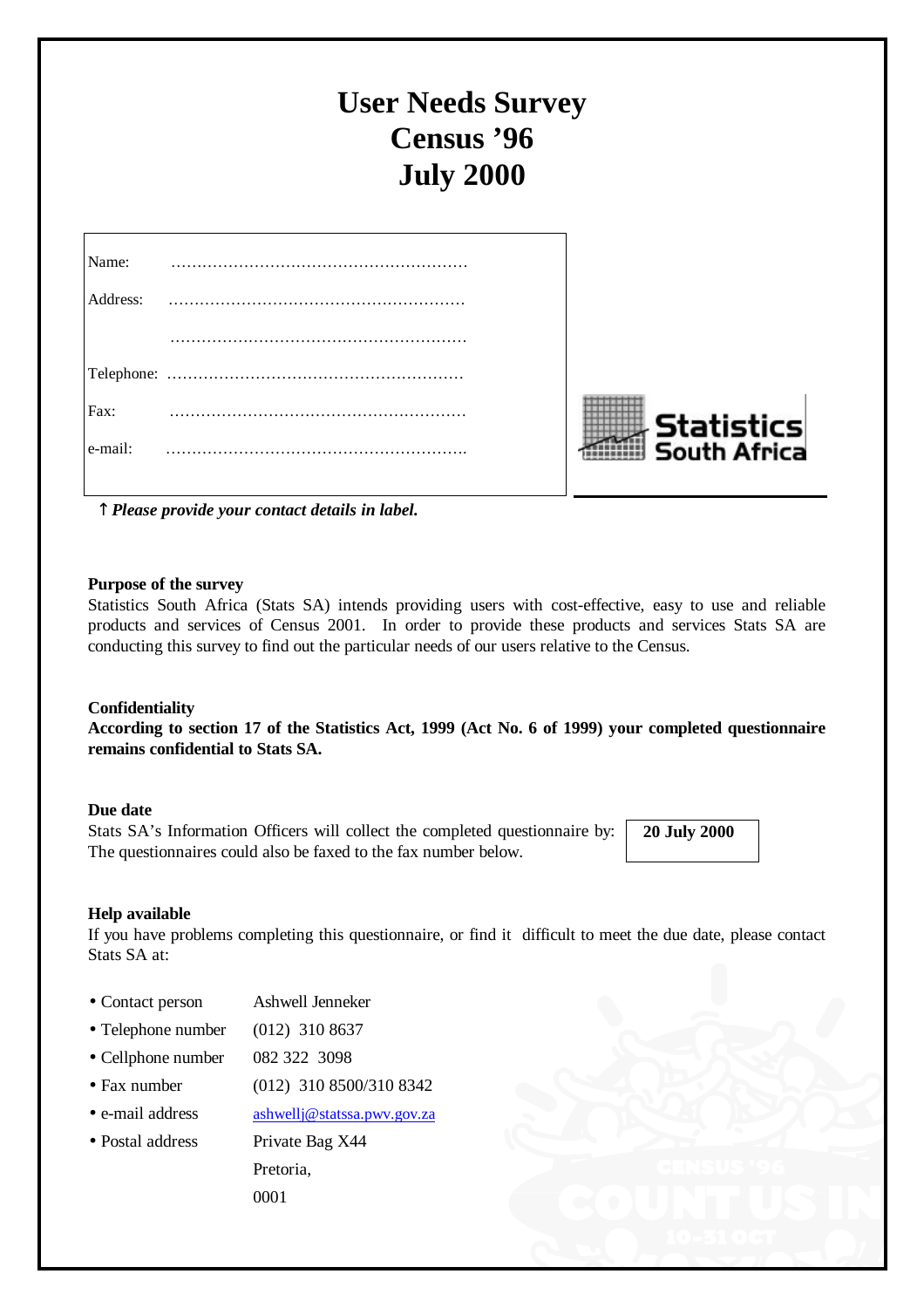### **Introduction**

Statistics South Africa (Stats SA), the national statistics agency, would like to find out from users how they feel about the Census '96 products and the associated support. This type of survey would be followed by other similar ones requesting information on other products and services of Stats SA.

Please answer the following questions as honestly and as accurately as possible

| 1.             | In which of the following categories would you classify your organisation?<br>(Please provide the appropriate answer by circling the corresponding number in the left<br>column. Select ONE response only) |
|----------------|------------------------------------------------------------------------------------------------------------------------------------------------------------------------------------------------------------|
|                | National government department                                                                                                                                                                             |
| $\overline{2}$ | Provincial government department                                                                                                                                                                           |
| 3              | Local authority/ District council                                                                                                                                                                          |
| $\overline{4}$ | Political party                                                                                                                                                                                            |
|                | University, other educational institute or library                                                                                                                                                         |
| 6              | Parastatal or commission                                                                                                                                                                                   |
|                | Non-governmental organisation                                                                                                                                                                              |
| 8              | Private sector                                                                                                                                                                                             |
| 9              | Individual or member of general public                                                                                                                                                                     |
| 10             |                                                                                                                                                                                                            |

| 2.                       | Which Census '96 products or services from Stats SA did you make use of?<br>(Circle more than one number depending on which products and services you have used). |
|--------------------------|-------------------------------------------------------------------------------------------------------------------------------------------------------------------|
| 1                        | 10% sample (ASCII)                                                                                                                                                |
| $\mathbf{2}$             | 10% sample (SuperCross)                                                                                                                                           |
| 3                        | Community profiles (ASCII)                                                                                                                                        |
| $\overline{\mathcal{A}}$ | Community profiles (SuperCross)                                                                                                                                   |
| 5                        | Special requests                                                                                                                                                  |
| 6                        | Census in brief                                                                                                                                                   |
| 7                        | Employment equity                                                                                                                                                 |
| 8                        | <b>Primary Tables</b>                                                                                                                                             |
| 9                        | <b>Age Tables</b>                                                                                                                                                 |
| 10                       | <b>Customised Requests</b>                                                                                                                                        |
| 11                       | Other (please specify)                                                                                                                                            |
|                          |                                                                                                                                                                   |
| 12                       | None of the above                                                                                                                                                 |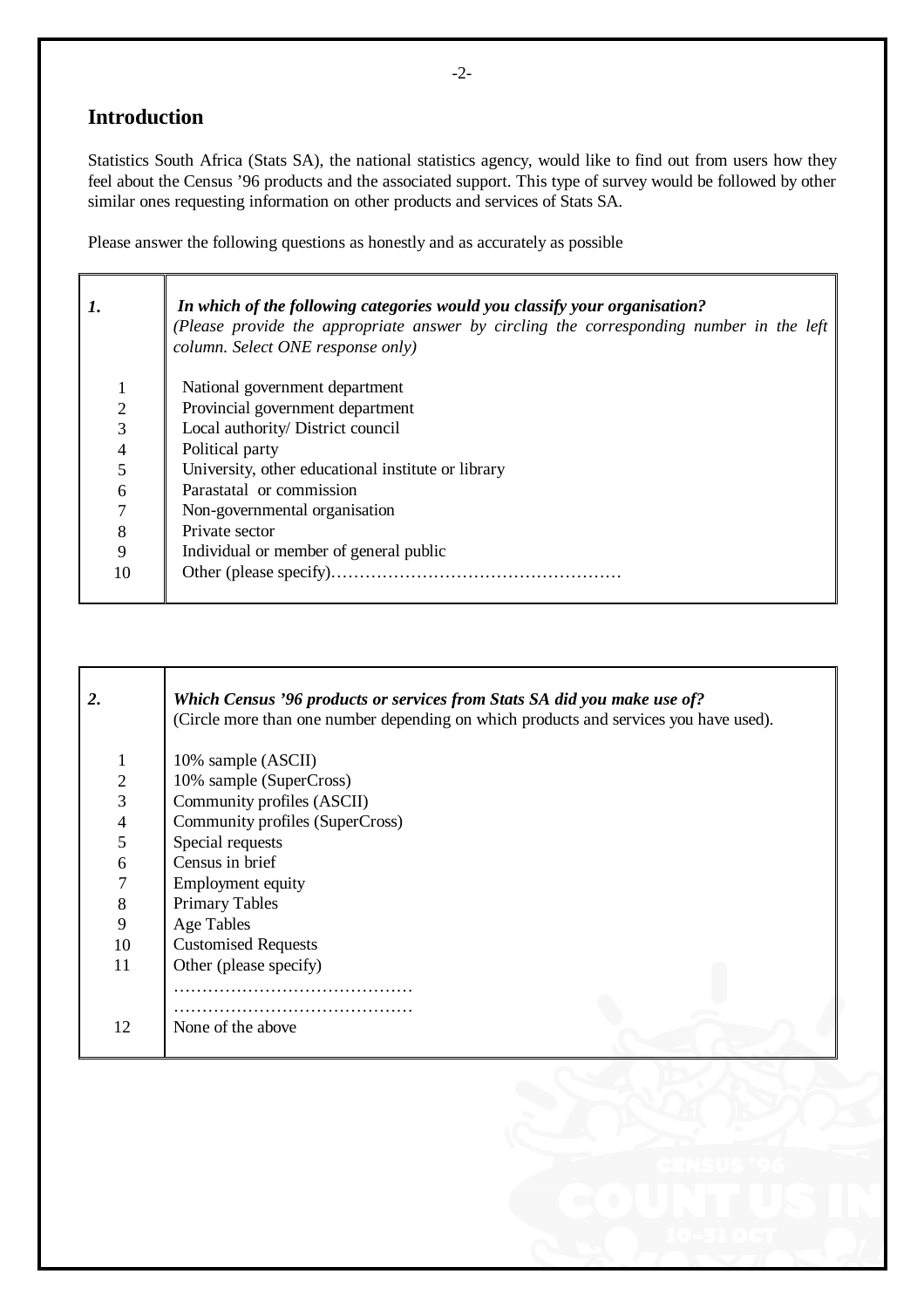## **Product and service quality**

This section deals with the quality of Census '96 products and services provided by Stats SA.

| 3.             | From which Stats SA office did you obtain your products and services? |
|----------------|-----------------------------------------------------------------------|
| $\mathbf{1}$   | Pretoria (head office)                                                |
| $\mathfrak{2}$ | Gauteng                                                               |
| 3              | Eastern Cape                                                          |
| $\overline{4}$ | <b>Free State</b>                                                     |
| 5              | KwaZulu-Natal                                                         |
| 6              | Northern Cape                                                         |
| 7              | Western Cape                                                          |
| 8              | Northern Province                                                     |
| 9              | North West                                                            |
| 10             | Mpumalanga                                                            |
|                |                                                                       |

|   | <b>How would you rate the quality of services rendered by Stats SA?</b> (Please provide a reason for your answer in the blank space next to it) |
|---|-------------------------------------------------------------------------------------------------------------------------------------------------|
|   | Excellent                                                                                                                                       |
| 2 | Good                                                                                                                                            |
|   | Fair                                                                                                                                            |
| 4 | Poor                                                                                                                                            |
|   | Don't know                                                                                                                                      |

| 5. | What was the turnaround time of your last request? |
|----|----------------------------------------------------|
|    | Less than 2 days                                   |
| 2  | Less than a week                                   |
| 3  | Less than a month                                  |
| 4  | More than a month                                  |
| 5  | Not Applicable                                     |
|    |                                                    |



-3-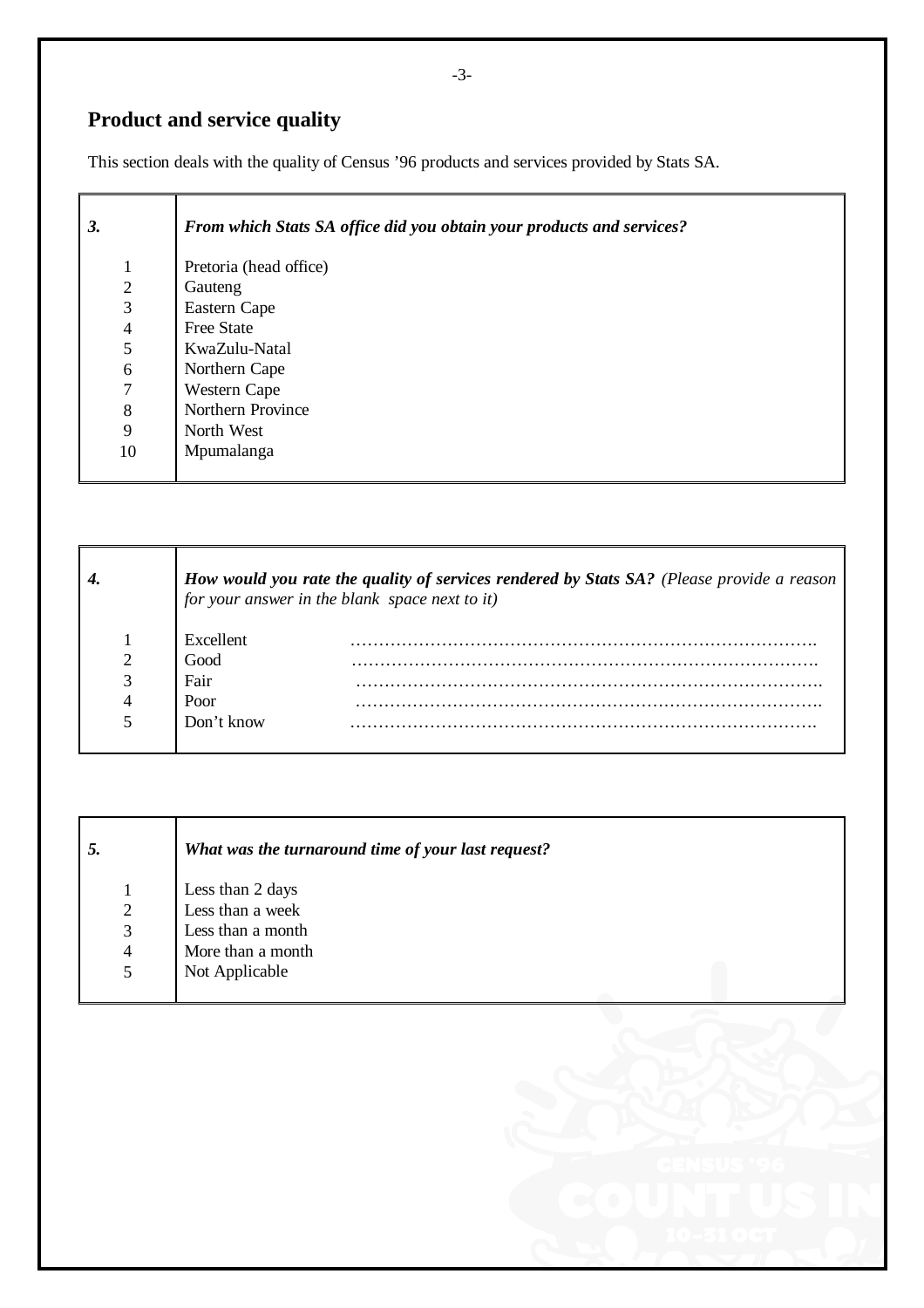| 6.             | How would you rate the quality of the following Census '96 products?<br>(Circle more than one depending on which products you have used. See attached product list.) |           |                |      |      |
|----------------|----------------------------------------------------------------------------------------------------------------------------------------------------------------------|-----------|----------------|------|------|
|                |                                                                                                                                                                      | Excellent | Good           | Fair | Poor |
|                | 10% sample (ASCII)                                                                                                                                                   |           | 2              | 3    | 4    |
| $\mathbf{2}$   | 10% sample (SuperCross)                                                                                                                                              |           |                | 3    |      |
| 3              | Community profiles (ASCII)                                                                                                                                           |           |                |      |      |
| $\overline{4}$ | Community profiles (SuperCross)                                                                                                                                      |           |                | 3    |      |
| 5              | Special requests                                                                                                                                                     |           | 2              | 3    |      |
| 6              | Census in brief                                                                                                                                                      |           | 2              | 3    |      |
| 7              | <b>Employment equity</b>                                                                                                                                             |           | 2              | 3    |      |
| 8              | <b>Primary Tables</b>                                                                                                                                                |           | 2              | 3    |      |
| 9              | Age Tables                                                                                                                                                           |           | 2              | 3    |      |
| 10             | <b>Customised Requests</b>                                                                                                                                           |           | $\mathfrak{D}$ | 3    |      |
| 11             | Other (please specify)                                                                                                                                               |           |                |      |      |
|                |                                                                                                                                                                      |           |                | 3    |      |
|                |                                                                                                                                                                      |           | 2              | 3    |      |
| 12             | Not Applicable                                                                                                                                                       |           |                |      |      |

| 7.             | What media would you prefer your statistical information to be made available in? (Select one<br><i>response only</i> ) |
|----------------|-------------------------------------------------------------------------------------------------------------------------|
|                | Print                                                                                                                   |
| $\overline{2}$ | Electronic                                                                                                              |
| 3              | Internet                                                                                                                |
| $\overline{4}$ | Other (please specify)                                                                                                  |
|                |                                                                                                                         |

|            | <b>What do you think about the cost of Census '96 products?</b> (See attached product list. Please $\ $<br>provide a reason for your answer in the blank space next to it) |
|------------|----------------------------------------------------------------------------------------------------------------------------------------------------------------------------|
| Cheap      |                                                                                                                                                                            |
| Reasonable |                                                                                                                                                                            |
| Expensive  |                                                                                                                                                                            |
| Don't know |                                                                                                                                                                            |